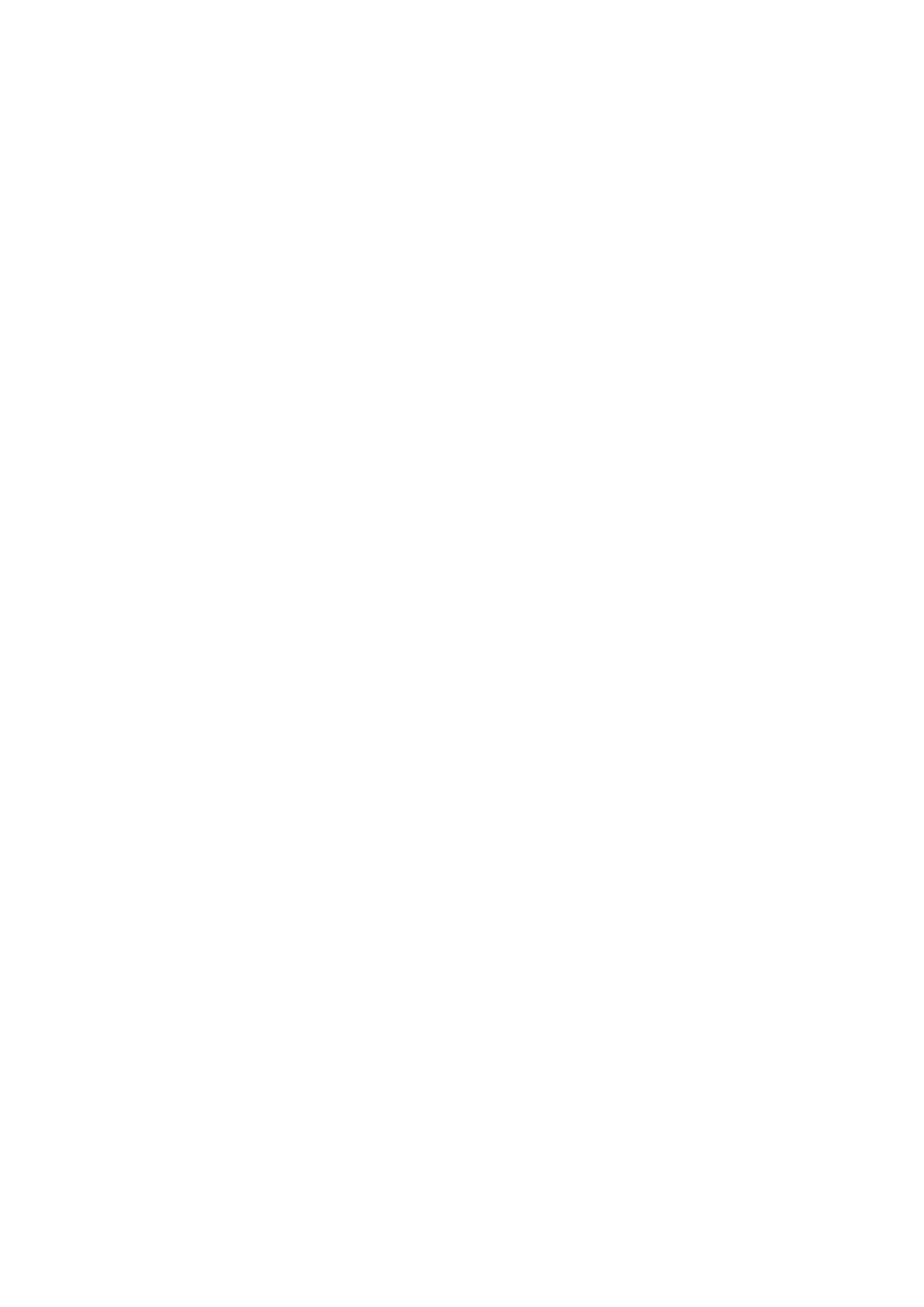

# **"Everything IS NOT in Prabhupäda's Books!"**

A contemplation offered in service to Śrīla Prabhupāda and his sincere followers in celebration of the anniversary of the Advent of *Bhagavad-gétä*, Mokñadä Ekädaçé, 19th December, 2018.

> Presented by Śrīmatī Dāsī and team ISKCON, Śrī Vrndāvana Dhāma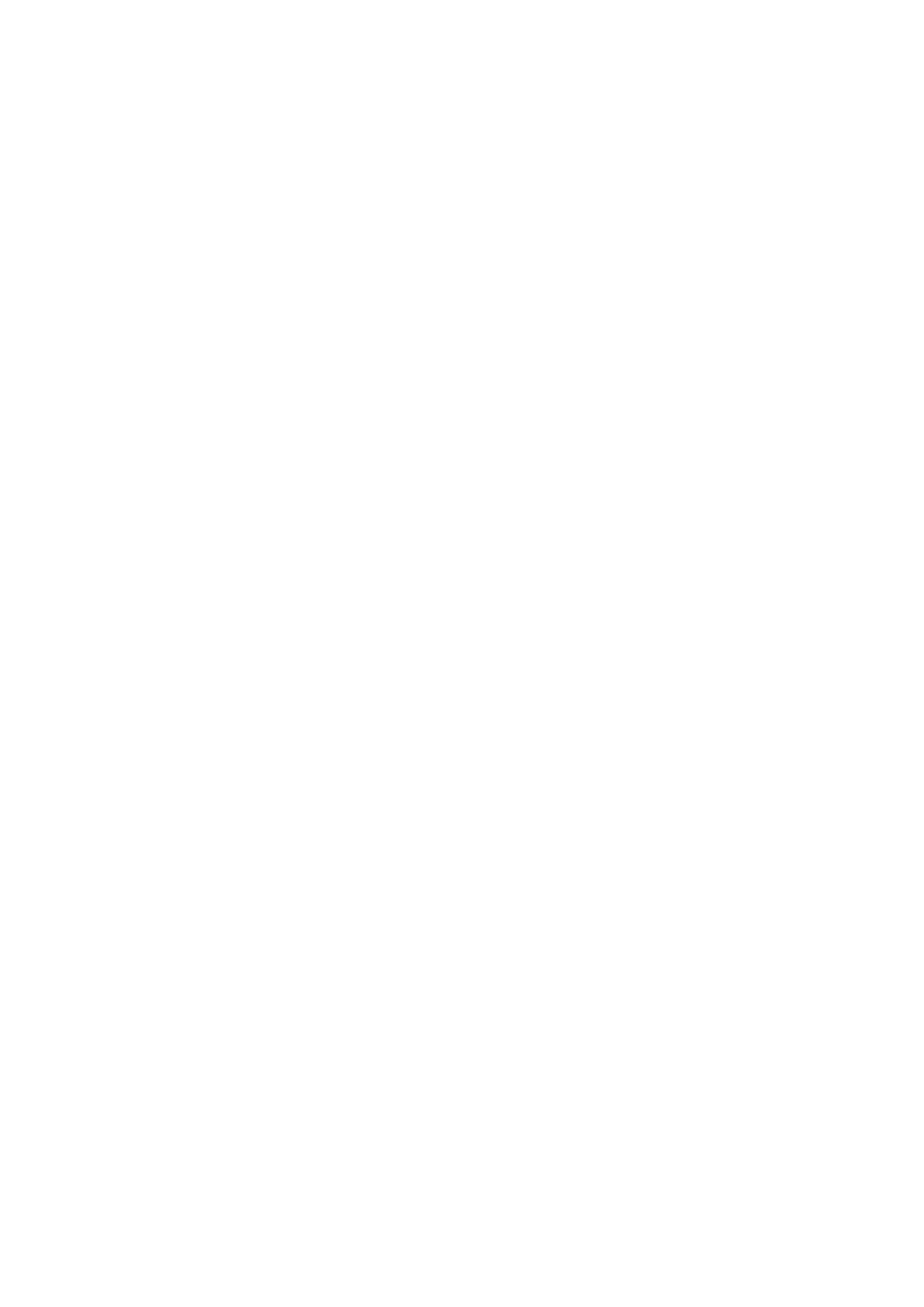## **"Everything is not in Prabhupäda's books!"**

Yes, that's true – for those whose preoccupation lies in accumulating information and knowledge in the name of spiritual advancement. But Śrī Caitanya Mahāprabhu didn't send Śrīla Prabhupāda to distribute knowledge and information. He sent him to ignite a revolution – a global heart revolution – which could, and would, safely lead all the suffering souls of Kali-yuga from *çraddhä* to *prema* – and beyond!

This is the vision of Çré Caitanya Mahäprabhu and the mission of His *senäpati-bhakta*, Śrīla Prabhupāda. And Śrīla Prabhupāda's visionary strategy to fulfil that mission is an intricate and very profound network of practical, proactive compassion:

- *Näma-saìkértana, Näma japa, Nämahaööa*
- \* Book distribution
- *Prasädam* distribution
- Devoted Deity Worship in well-maintained temples
- \* *Grhastha* Vision preaching
- Youth preaching
- *Gurukulas*
- Farm Projects
- Outreach preaching…..the list is endless, because the preaching is ever expanding!

# *Bhagavad-gétä As It Is* **– A Drop from the Transcendental Ocean**

Today I'd like to explore one aspect of Srila Prabhupāda's transcendental mercy **mission – his books. Çréla Prabhupäda's literary output was oceanic. You can tell the**  taste of an ocean by tasting one drop. And so we won't attempt to explore all of Srila **Prabhupäda's books. We'll hone in on one – his** *Bhagavad-gétä As It Is***. This priceless treasure is overflowing with** *cintämaëi* **keys to open and revolutionize our hearts – and our lives.**

Let's take a look at one of my favorite purports – and we'll need Srila Visvanätha Cakravartī Thākura's and Śrīla Bhaktivinoda Thākura's kind help to factually do that:

## *We're looking at the concluding words of Çréla Prabhupäda's Bg 8.28 purport (1972 BBT unedited edition):*

*Hearing the Gita from devotees not from mental speculators, is called faith.* (1) *Through association of devotees, (2) One is placed in devotional service, (3) and by this service Krsna's activities, form, pastimes, name, etc., become clear and all misgivings are dispelled.* (4) Then once doubts are removed, (5) the study of the Gita becomes extremely *pleasurable and one develops a taste and feeling for Krsna consciousness.* **(6-8 ->)** *In the advanced stage, one falls completely in love with Krsna (9) .....* 

**(1)**  $\hat{\text{S}}$ raddhā; (2)  $\hat{\text{S}}$ ādhu-saṅga; (3)  $\hat{\text{B}}$ hajana-kriyā; (4)  $\hat{\text{A}}$ nartha-nivrtti; (5)  $\hat{\text{N}}$ istha; **(6)** *Ruci***; (7)** *Äsakti***; (8)** *Bhäva***; (9)** *Prema*

⎯ *Mädhurya-kadambiné***, Çréla Viçvanätha Cakravarté Öhäkura**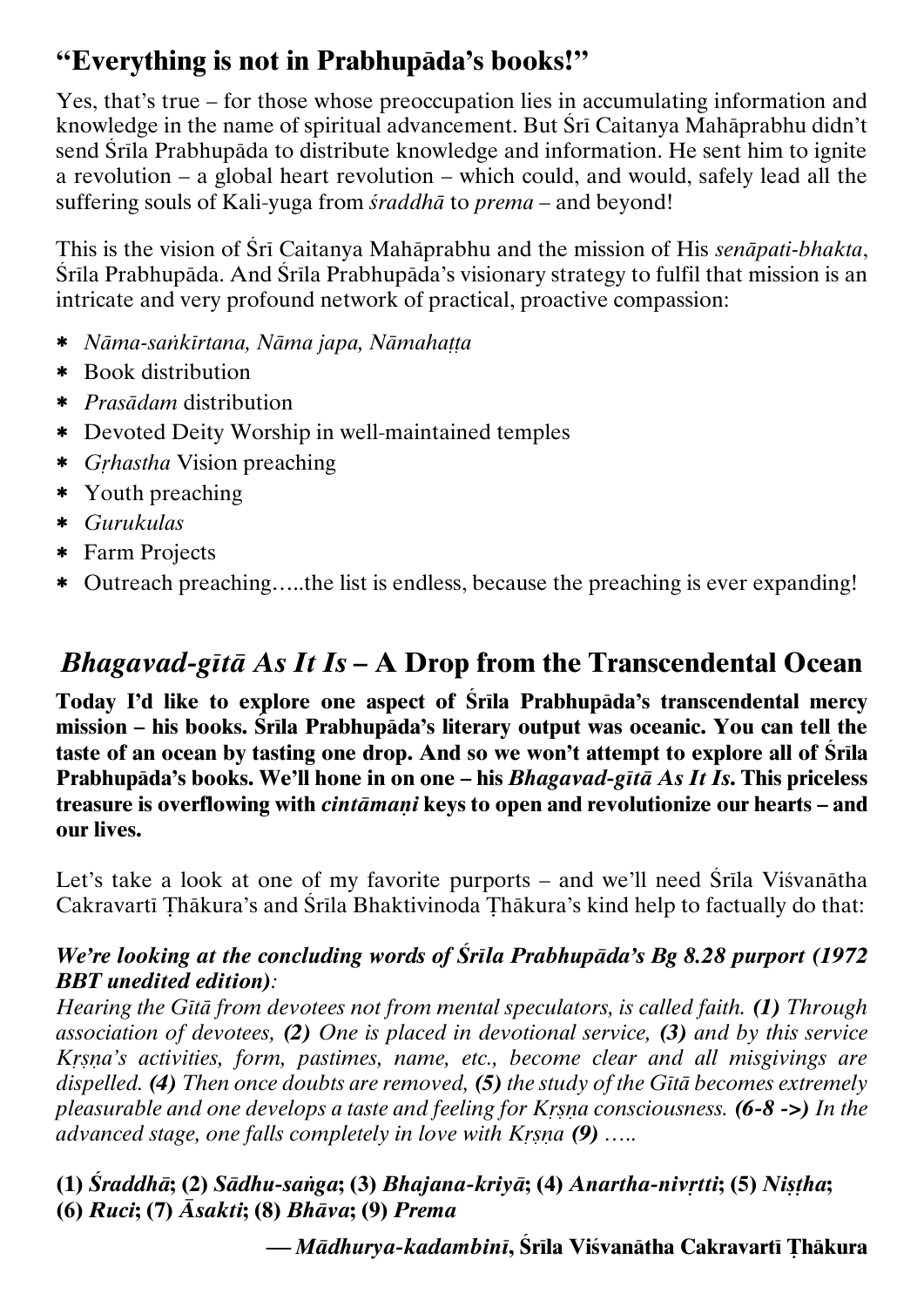#### **Çréla Prabhupäda continues:**

In the advanced stage, one falls completely in love with Krsna, and that is the *beginning of the highest perfectional stage of life which prepares the devotee's transferral to Krsna's abode in the spiritual sky, Goloka Vrndāvana, where the devotee enters into eternal happiness.*

Here Śrīla Prabhupāda is intimating a very profound and subtle subject matter: the journey from *prema* to fully evolved loving relationship with Krsna and eternal ongoing exchange of *rasa* with Him. This very intricate science is most simply explained by Srila Bhaktivinoda Thākura in his *Śrī Rūpānuga-bhajana-darpana*, Song 10:

*The development of ecstatic love of Godhead gradually thickens and intensifies as it manifests in seven stages known as:*

> $(1)$ Prema,  $(2)$  Sneha,  $(3)$  Māna,  $(4)$  Pranaya,  $(5)$  Rāga,  $(6)$  Anurāga, (7) Bhāva  $\rightarrow$ Mahābhāva

*All these stages of the* sthäyé-bhäva *are spotlessly free from any material impurities.*

*The above–mentioned symptoms are altogether known as love of Godhead. And*  according to the particular emotion one develops for Krsna, to that degree Krsna *reciprocates and this level of* rasa *continues being shared with Him for all of the time to come.* 

What Srila Bhaktivinoda Thākura is succinctly explaining here can probably be best clarified in diagram form:

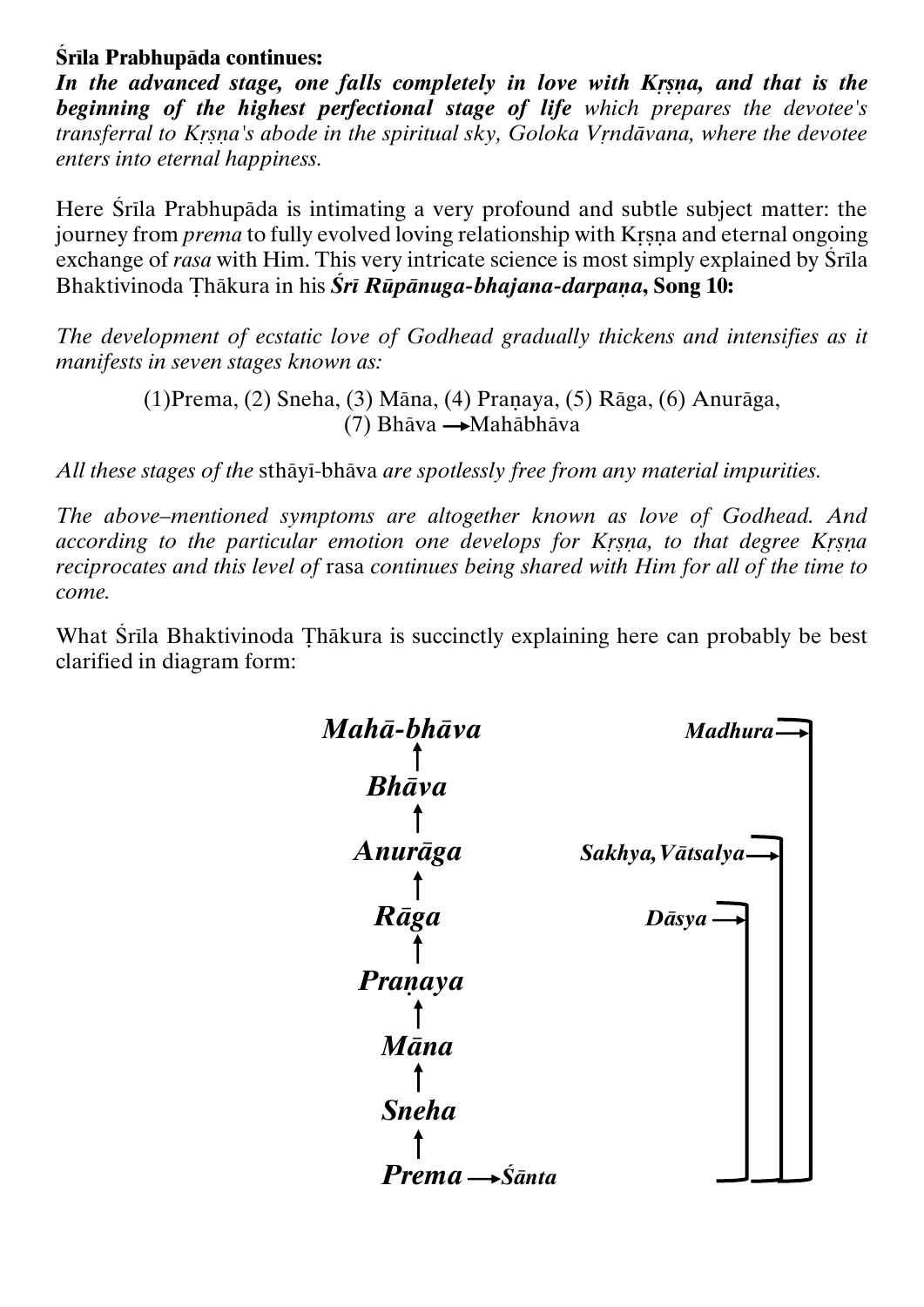Srila Prabhupāda concludes this breathtakingly profound and powerful purport by saying that this highest perfectional stage of life *prepares the devotee's transferal to Krsna's abode in the spiritual sky, Goloka Vrndāvana, where the devotee enters into eternal happiness.* 

#### Incredible, isn't it? Srila Prabhupāda is saying that the highest goal of life can be **attained simply by the mercy of** *Bhagavad-gétä As It Is***!**

Now, the doubting mind may well ask, "How can Srila Prabhupāda say that? *Bhagavadgitā* is a book of ABC's – it's only giving the fundamental principles of Krsna consciousness, isn't it?"

It's not such a good idea to ignore such doubts, or try to rationalize them. Far better to follow the advice Krsna gives in Bg 4.42:

> *tasmäd ajïäna-sambhütaà håt-sthaà jïänäsinätmanaù chittvainaà saàçayaà yogam*  $\bar{a}$ *tisthottistha bhārata*

*Therefore the doubts which have arisen in your heart out of ignorance should be slashed by the weapon of knowledge. Armed with yoga, O Bhärata, stand and fight.*

We can understand from what He's saying that doubts arise from ignorance and can best be removed by knowledge. Often in *çästra* the means for attaining such knowledge is the question and answer format. So let's ask two questions and then answer them.

- 1. Who Is the Speaker of *Bhagavad-gétä*?
- 2. What IS *Bhagavad-gétä?*

## **Who Is the Speaker of** *Bhagavad-gétä?*

Yes, it's Krsna – but which Krsna? Väsudeva Krsna?

Śrīla Prabhupāda dedicated his *Bhagavad-gītā As It Is* to Śrīla Baladeva Vidyābhūṣāna. This great *äcärya* wrote a commentary on the *Bhagavad-gétä* entitled *Gétä Bhüñäëa* and he answers our first question at the beginning of his introduction. He tells us:

> *satyänantäcintya-çakty-eka-pakñe sarvädhyakñe bhakta-rakñätidakñe | çré-govinde viçva-sargädi-kande pürëänande nityam ästäà matir me ||*

*ajïäna-néradhir upaiti yayä viçeñaà bhaktih parāpi bhajate pariposam uccaih* | *tattvaà paraà sphurati durgamam apy ajasraà sādgunya-bhrt svaracitām pranamāmi gītām ||*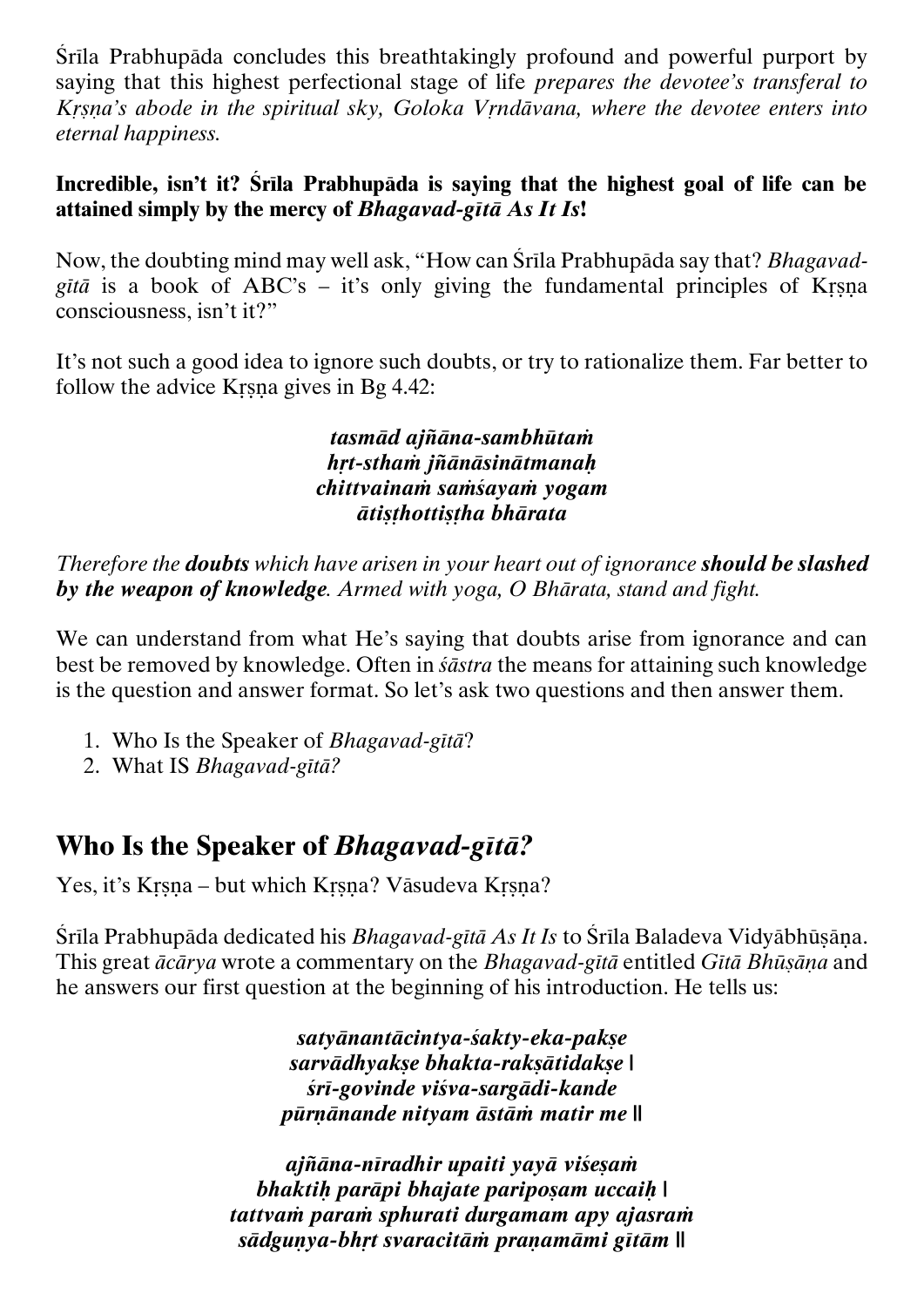*May my mind remain eternally fixed on Çré Govinda, who is the ultimate perfection of real, infinite, inconceivable powers, and who thus controls everything; who is expert in protecting His devotees; who is also the root of creation, maintenance and destruction of the universe; and who is full of bliss.*

*I offer my respects to the Gita, which was spoken by the Lord endowed with perfect qualities. It is a work by which the ocean of ignorance meets its complete end, by which pure bhakti becomes fully nourished to the highest degree, and by which, the supreme truth, normally difficult to understand, becomes eternally manifest.* 

**Svayam Bhagavān Krsna, condensed happiness and knowledge, is the Supreme Person** *endowed with inconceivable power. His feet are the object of meditation by Brahmä and others, who create, maintain and destroy the variegated universe in accordance to His order. Through such pastimes as His birth, He gave exceeding joy to His associates, whom He treated equal to Himself, and who appeared with Him. And by His pastimes He liberated many jévas from the tiger's mouth of ignorance. Wishing to deliver others in the future, after His own disappearance, He placed Arjuna, whom He considers His own Self, under seeming bewilderment at the commencement of the battle by His inconceivable energy. Then, on the pretext of removing Arjuna's ignorance, He spoke*  to Arjuna His own Gitopanisad, which excellently ascertains the real nature of *Himself and His energies.* 

Following in his sacred footsteps, Srila Prabhupāda states the same even more explicitly in his *Śrī Caitanya-caritāmrta*, Ādi 1.47p. He tells us:

*<u>Śrī Govindajī acts exactly like the siksā-guru <i>(instructing spiritual master) by teaching*</u> *Arjuna the* Bhagavad-gétä*. He is the original preceptor, for He gives us instructions and an opportunity to serve Him.* 

Even Śrī Śaṅkarācārya very beautifully gives the same answer in his *Gītā-Māhātmyam*:

*sarvopaniñado gävo dogdhä gopäla-nandanaù pärtho vatsaù su-dhér bhoktä dugdhaà gétämåtaà mahat*

All the Upanisads are like a cow, and the milker of the cow is Śrī Krsna, the son of Nanda. *Arjuna is the calf, the beautiful nectar of the Gita is the milk, and the fortunate devotees* of fine theistic intellect are the drinkers and enjoy*ers of that milk.* 

#### **Interesting, isn't it?! Svayam Bhagavān Krsna – Śrī Govindadeva – is the speaker of** *Bhagavad-gétä* **to Arjuna. And even more interesting are the implications of this fact.**

There are limitless *śāstric* references about the nature of Svayam Bhagavān Krsna, but one from the *Śvetāśvatara Upanisad* will adequately serve our purpose: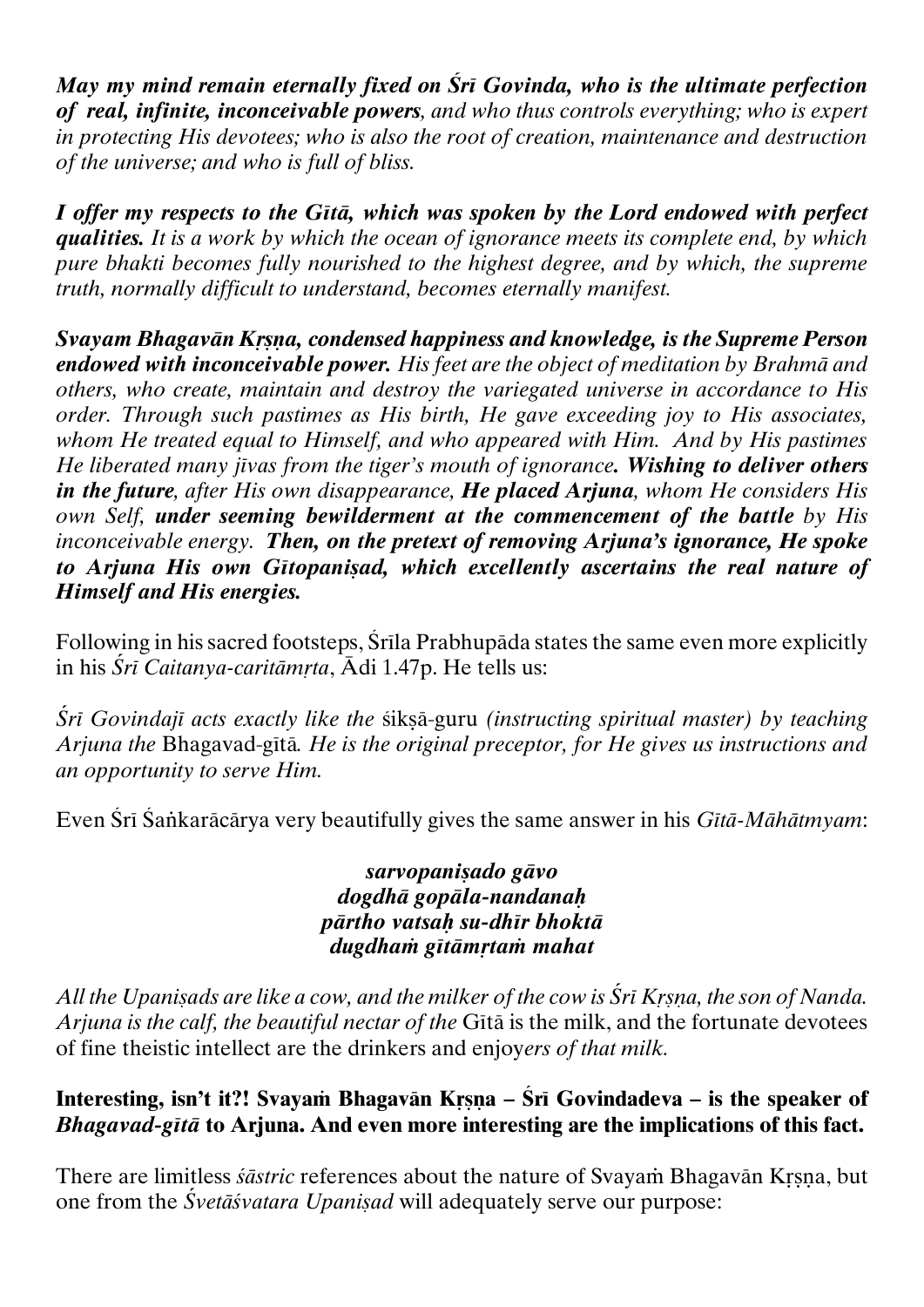*tam éçvaräëäà paramaà maheçvaraà taà devatänäà paramaà ca daivatam patià paténäà paramaà parastäd vidäma devaà bhuvaneçam éòyam*

*na tasya käryaà karaëaà ca vidyate na tat-samaç cäbhyadhikaç ca dåçyate paräsya çaktir vividhaiva çrüyate sväbhäviké jïäna-bala-kriyä ca*

*The Supreme Lord is the controller of all other controllers, and He is the greatest of all the diverse planetary leaders. Everyone is under His control. All entities are delegated with particular power only by the Supreme Lord; they are not supreme themselves. He is also worshipable by all demigods and is the supreme director of all directors. Therefore, He is transcendental to all kinds of material leaders and controllers and is worshipable by all. There is no one greater than Him, and He is the supreme cause of all causes.*

*He does not possess a bodily form like that of an ordinary living entity. There is no difference between His body and His soul. He is absolute. All His senses are transcendental. Any one of His senses can perform the action of any other sense. Therefore, no one is greater than Him or equal to Him. His potencies are multifarious, and thus His deeds are automatically performed as a natural sequence.*

**(Śvetāśvatara Upanisad 6.7-8)** 

Śrīla Prabhupāda's brief comment on the  $8<sup>th</sup>$  Verse in his Bg 11.43p gives further insight into the inconceivable potencies of Svayam Bhagavān Krsna. He says:

The Supreme Lord, Krsna, has senses and a body like the ordinary man, but for Him *there is no difference between His senses, His body, His mind and Himself. Foolish persons who do not perfectly know Him say that Krsna is different from His soul, mind, heart and everything else. Krsna is absolute; therefore His activities and potencies are supreme. It is also stated that although He does not have senses like ours, He can perform all sensory activities; therefore His senses are neither imperfect nor limited.*

Amazing person, isn't He? Not only is He *sac-cid-änanda* – everything about Him is – even His words. In fact, He and His words are non-different! There is an amazing pastime which confirms this Reality:

*There was once a brāhmana who regularly studied Bhagavad-gītā. He was poor and lived with his wife in a small cottage. After daily studying* Bhagavad-gétä*, he would go to beg and in this way maintain himself and his wife. As he read* Bhagavad-gétä *one day he came across the 22<sup>nd</sup> verse in the Ninth Chapter where Lord Krsna says, yoga-ksemam vahāmy* aham —"I will personally carry what My devotee lacks." The brāhmaņa was very simple, *and when he read this verse, he became puzzled and doubtful and thought, "How is it that Bhagavän personally carries and gives what His devotee lacks? He may inspire someone to provide the needs of a devotee by giving charity. But that Bhagavän personally carries the needs seems impossible".*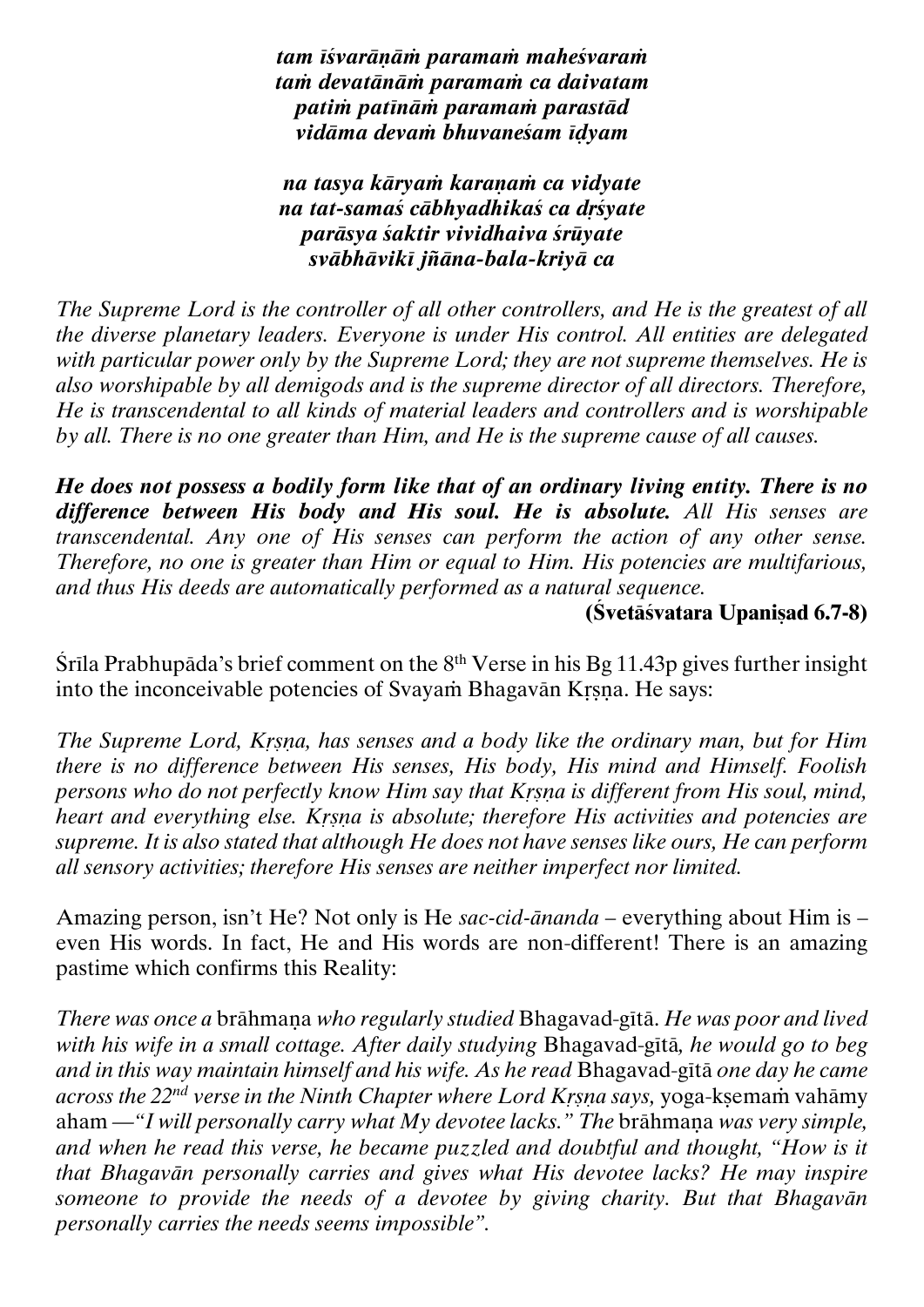*Reading the verse again and again, the brahmana could not believe it so he crossed it out of the* Bhagavad-gétä *with a red pen thinking it a mistake. Afterwards he went to perform his daily begging.*

*That day everyone offered him excuses rather than charity. Some said there was a death in the family, others that their children were sick, and thus they could not give alms that particular day.*

*Meanwhile back at the brähmana's house, a young boy arrived and knocked on the door. The* brāhmana's *wife answered and was surprised to find him carrying such a big load on his back. It contained varieties of foodstuffs like rice, dhal, spices, oil, flour, and cooking utensils. The boy claimed to be a disciple of her husband who had sent him to deliver these goods to his house. The surprised wife told the boy that her husband had no disciples, so it was not possible that he had sent him with all these items. But the boy insisted repeating that her husband was his guru and had sent him to deliver these items to his house.* 

*The boy further told her that her husband had become disturbed with him for carrying the load so slowly and had thus beat and scratched his back. Indeed he raised his cloth and showed the brahmana's wife the marks on his back. She became surprised that her husband could be so cruel as to beat such a young and beautiful boy. She told him to sit inside the house so she could cook something and offer him some* prasäda*.* 

Later that day the brähmana *returned home from his begging attempt empty handed. He was resolved that he and his wife would have to fast and was feeling very dejected. As he came in the presence of his wife she immediately began scolding him for having made the young boy carry such a heavy load and then beating him for not being able to carry it swiftly. The brahmana was confused by his wife's behavior and wondered what had happened to her. She had never before spoken to him like this and he had no idea of what she was talking about. He asked her to explain and she narrated what had transpired. She said that the boy was still in the house but when the brähmana searched for him he was nowhere to be found.* 

Later as he sat to read his Bhagavad-gita *he found that the verse he had crossed out was again intact—the red ink was gone. He started weeping realizing that the young boy who had come was actually Krsna. He had indeed come to his house to fulfil the pledge He made in the Bhagavad-gitā—that He carries what His devotee lacks. The brāhmana lamented that he was not as fortunate as his wife who had been able to see Krsna personally and he condemned himself for doubting the words of* Bhagavad-gétä*.*

*He also realized that Krsna's words are non-different from Him, and his striking out the verse amounted to striking Krsna's body. He had caused Krsna pain and made His back bleed. He begged His forgiveness – and never again doubted His words in* Bhagavadgétä*.*

#### **(***Gétä-Mähätmya,* **Introduction)**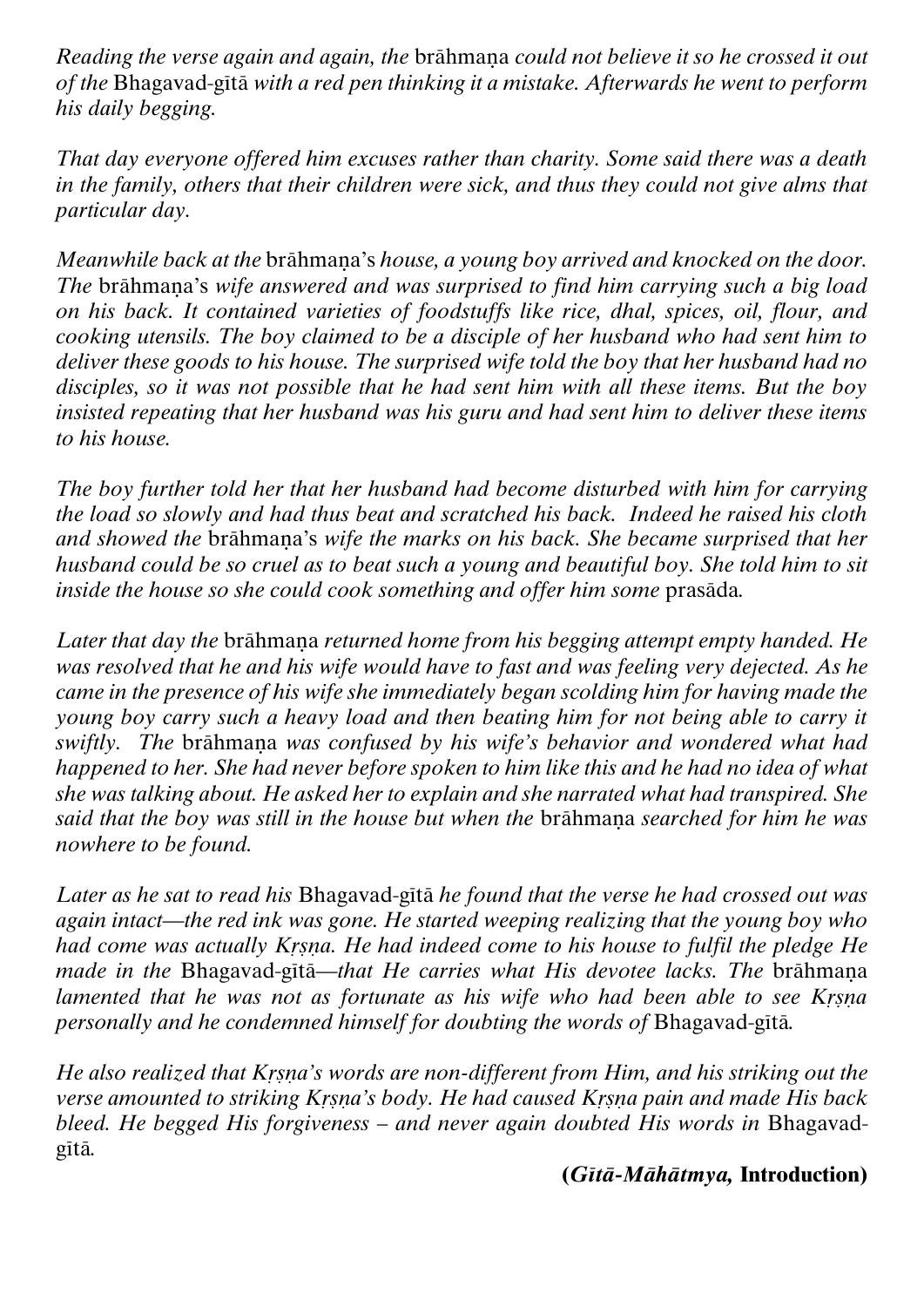**How powerful are Svayam Bhagavān Krsna's words! How powerful is hearing, reading and chanting His words! Surely only a bewildered fool or a die-hard masochist would ignore them….**

Okay, so now let's move on to our second question.

## **What IS** *Bhagavad-gétä***?**

Is it:

- An ancient Indian theistic treatise?
- $-A$  pre-battle pep-talk?
- An ABC guide to Krsna Consciousness?
- An introduction to God as a human-like Person?
- $\sim$  A heathen's bible?
- A masterpiece in educational psychology?
- Arjuna's solace when Krsna left this world?

So many perspectives, but a unifying thread runs through most of them – *Bhagavadgétä* is about knowledge.

Svayam Bhagavān Krsna is the speaker of *Bhagavad-gītā*. Let's hear His thoughts about the meaning of "knowledge":

#### *ämi-'sambandha'-tattva, ämära jïäna-vijïäna ämä päite sädhana-bhakti 'abhidheya'-näma*

*sädhanera phala-'prema' müla-prayojana sei preme päya jéva ämära 'sevana'*

[Lord Krsna says:] I am the center of all relationships. Knowledge of Me and the **practical application of that knowledge is actual knowledge.** Approaching Me for devotional service is called *abhidheya*. By rendering devotional service, one gradually rises to the platform of love of Godhead. That is the chief goal of life. On the platform of love of Godhead, one is eternally engaged in the service of the Lord.

**(CC Madhya 25.103-104)**

$$
\circledcirc \circledast
$$

### **Srila Prabhupäda often elucidates the working principles of Krsna's understanding of knowledge in his** *Bhagavad-gétä As It Is* **purports. Let's take a look at a few of them.**

*Removal of ignorance involves the reestablishment of the eternal relationship between the worshiper and the worshipable and the consequent understanding of the difference between the part-and-parcel living entities and the Supreme Personality of Godhead…The living entities, therefore, are always subordinate to the Supreme Lord, as in the case of the master and the servant, or the teacher and the taught. Such clear*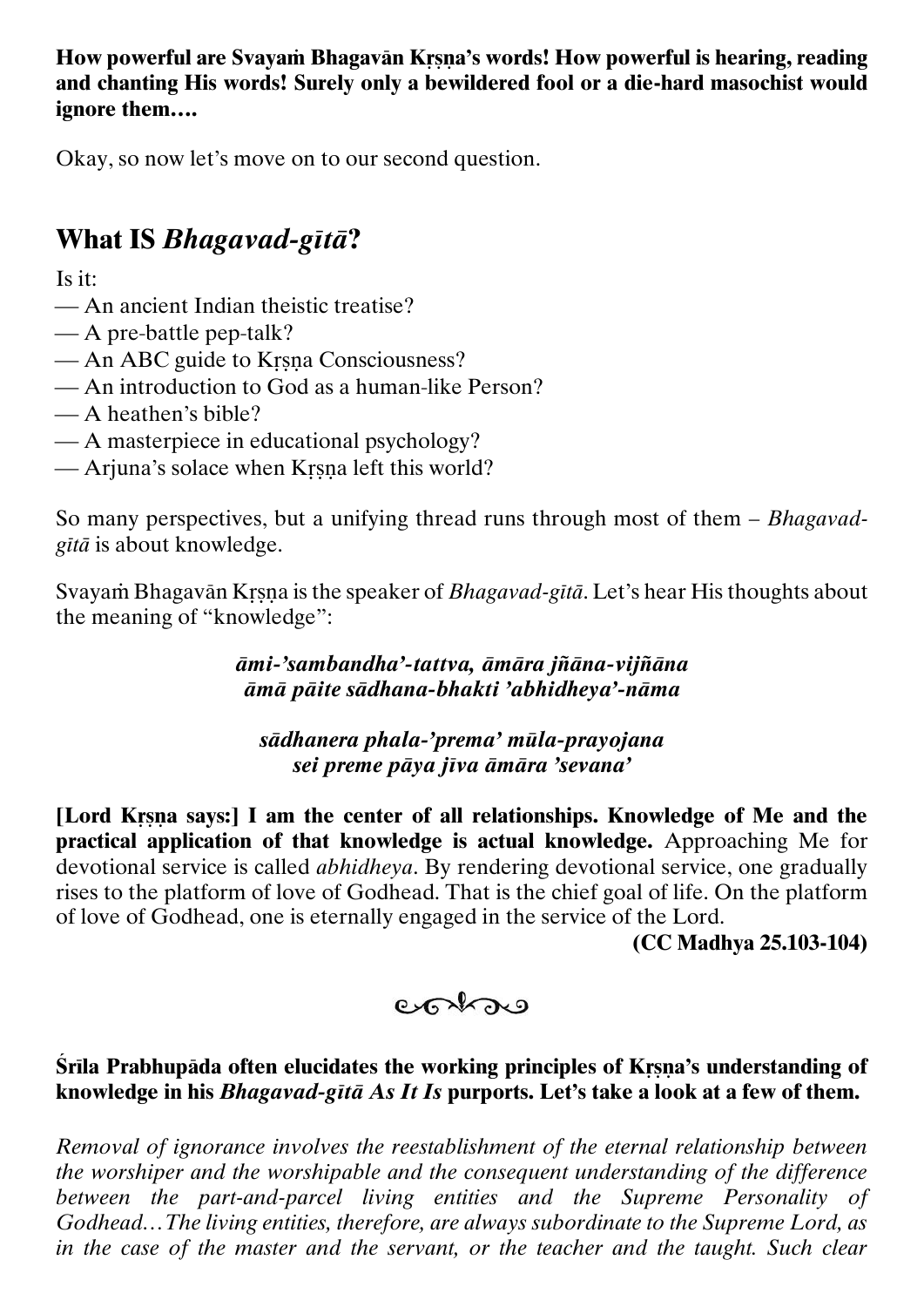*knowledge is impossible to understand under the spell of ignorance, and to drive away such ignorance the Lord teaches the Bhagavad-gétä for the enlightenment of all living entities for all time.* (2.16p)

*One should be intelligent enough to know the source of all knowledge, who is the cause of all causes and the only object for meditation in all types of yoga practice. When the cause of all causes becomes known, then everything knowable becomes known, and nothing remains unknown.* (7.2p)

*One who is fully in Krsna consciousness is always a renouncer because he feels neither hatred nor desire for the results of his actions. Such a renouncer, dedicated to the transcendental loving service of the Lord, is fully qualified in knowledge because he knows his constitutional position in his relationship with Krsna. He knows fully well that Krsna is the whole and that he is part and parcel of Krsna. Such knowledge is perfect because it is qualitatively and quantitatively correct.* (5.3p)

*The present age is characterized by a bitter struggle for a life of short duration.* (6.33p) (and) *the real cause of one's difficulties in the hard struggle for life may be found in one's forgetfulness of his relationship with the Supreme Lord*. (5.25p)

*Full and scientific knowledge is Kr§na, and everything is revealed to the person in Krsna consciousness. In complete Krsna consciousness one knows that Krsna is ultimate knowledge beyond any doubts.* (7.1p)

 $85222$ 

It is a very interesting angle on knowledge, isn't it? In essence, what Krsna is saying in CC Madhya 25.103-4 is that **real knowledge** is about *sambandha* (our relationship with Krsna), *abhidheya* (the process for attaining Krsna – devotional service) and *prayojana* (the Supreme goal of life).

And Śrī Caitanya Mahāprabhu tells Prakāśānanda Sarasvatī in CC Madhya 25.102:

*bhägavatera sambandha, abhidheya, prayojana catuù-çlokéte prakaöa tära kariyäche lakñaëa*

*The essence of Srimad-Bhāgavatam—our relationship with the Supreme Lord, our activities in that connection and the goal of life—is manifest in the four verses of* Srimad-Bhāgavatam *known as the catuh-sloki. Everything is explained in those verses.* 

# **So What About** *Bhagavad-gétä***?**

Svayam Bhagavān Krsna tells us in Bg 4.2-3 that in *Bhagavad-gītā* He is speaking the *Supreme Science…that very ancient science of (our) relationship with the Supreme.*